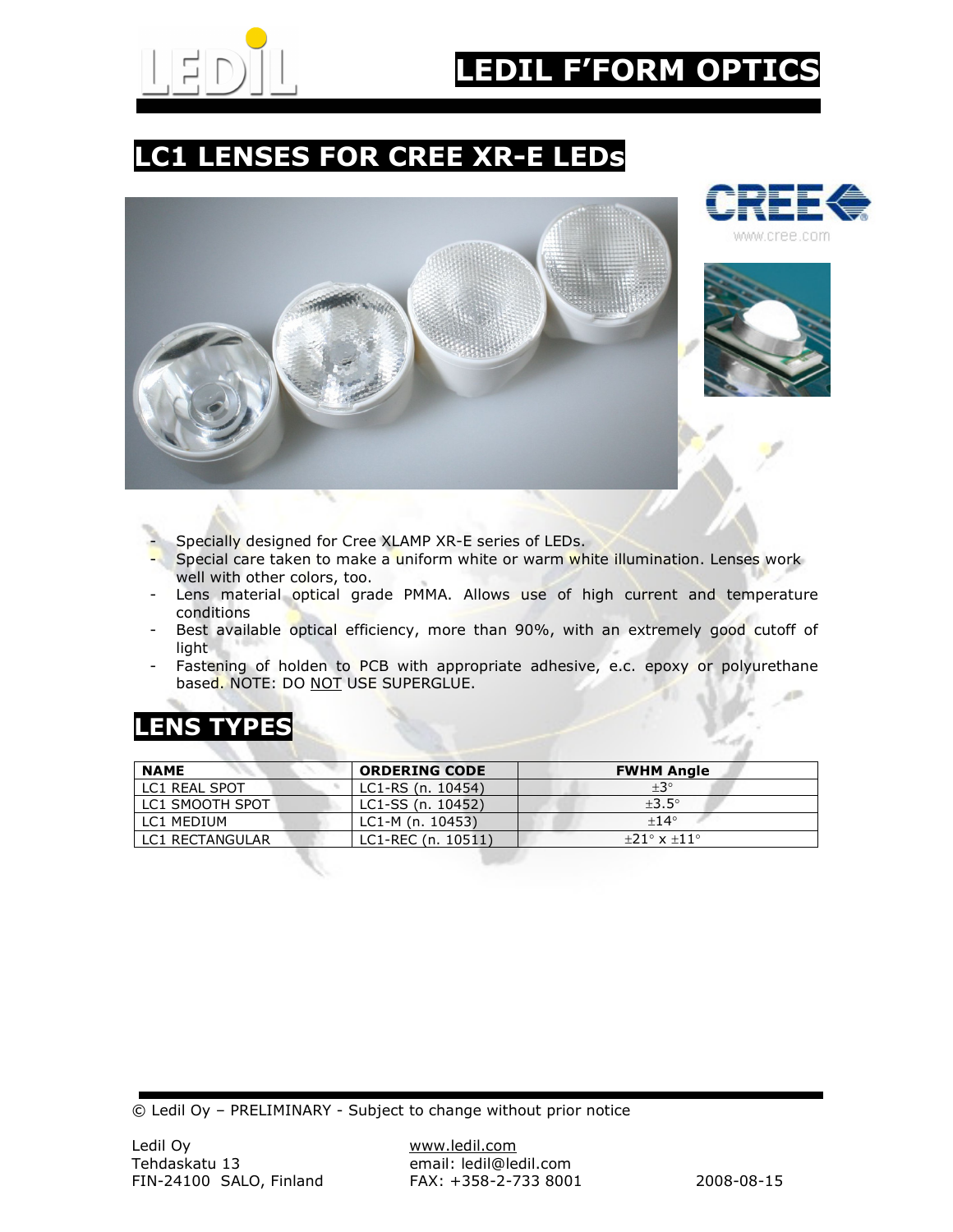

#### MEASUREMENT DATA



Relative Intensity LC1-RS

© Ledil Oy – PRELIMINARY - Subject to change without prior notice

email: ledil@ledil.com<br>FAX: +358-2-733 8001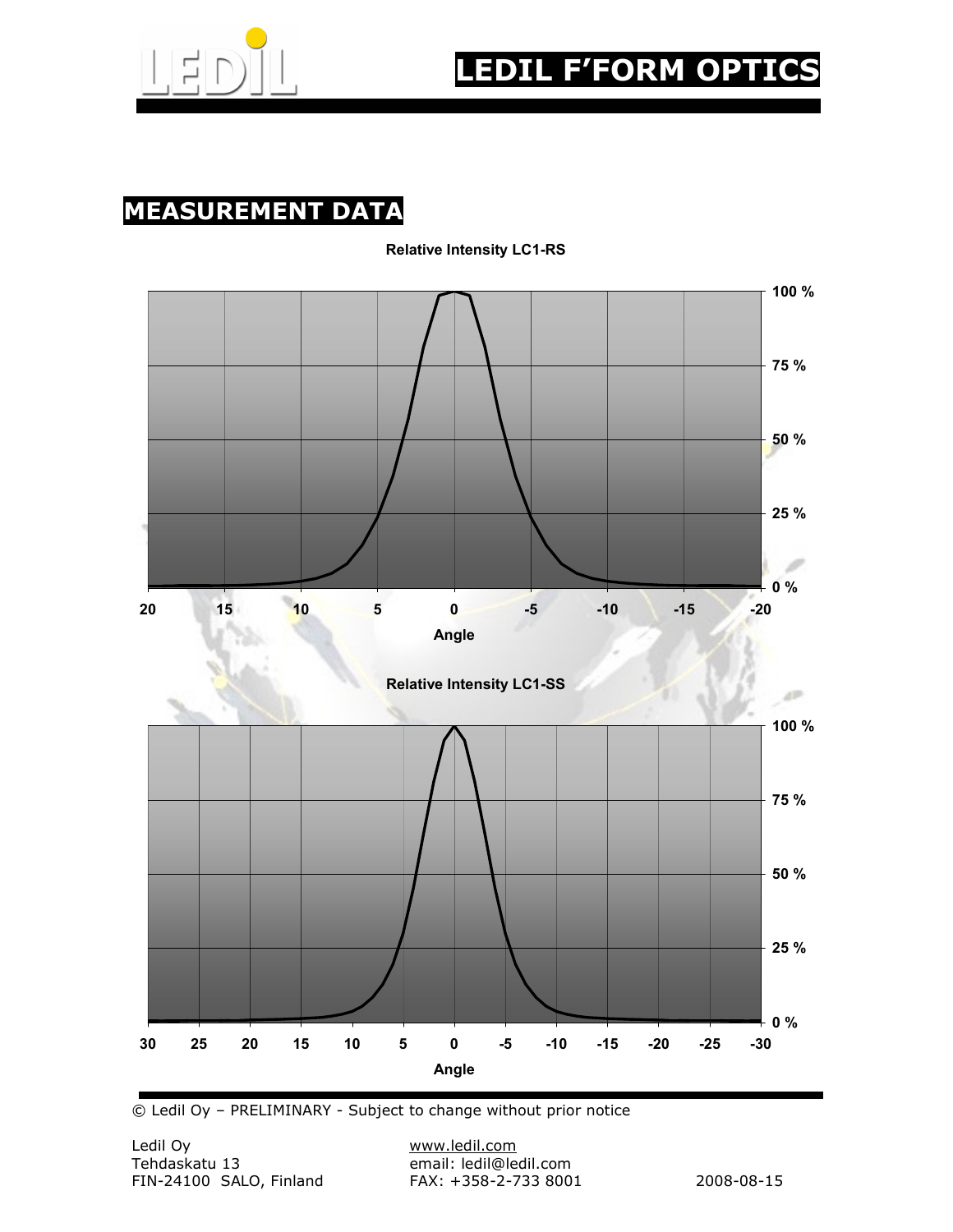

## **EDIL F'FORM OPTIC**

#### Relative Intensity of LC1-M



Relative Intensity of LC1-REC



© Ledil Oy – PRELIMINARY - Subject to change without prior notice

email: ledil@ledil.com<br>FAX: +358-2-733 8001